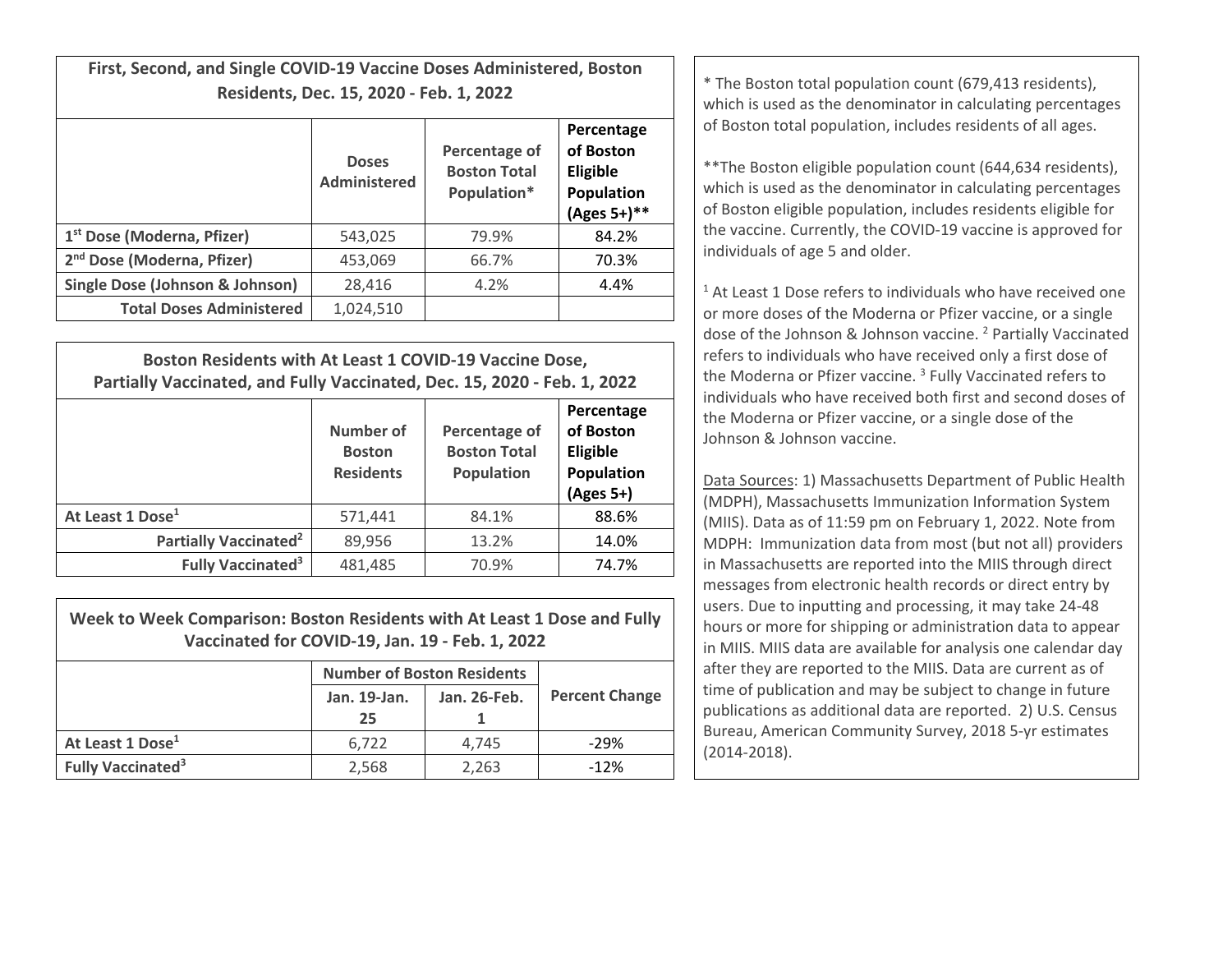

\* Total number of individuals receiving their initial dose in the 10‐week period.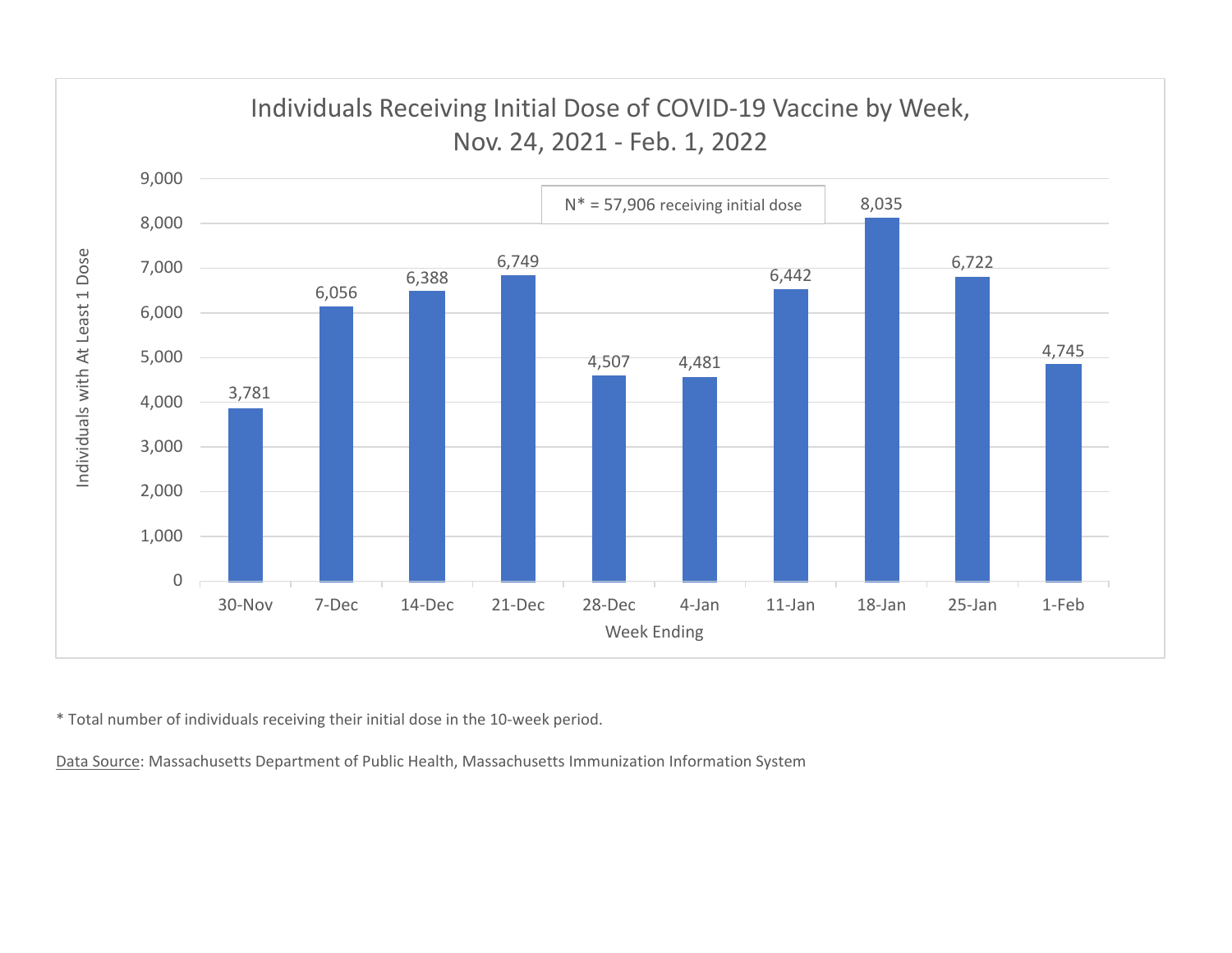

\* Total number of individuals receiving their final dose in the 10‐week period.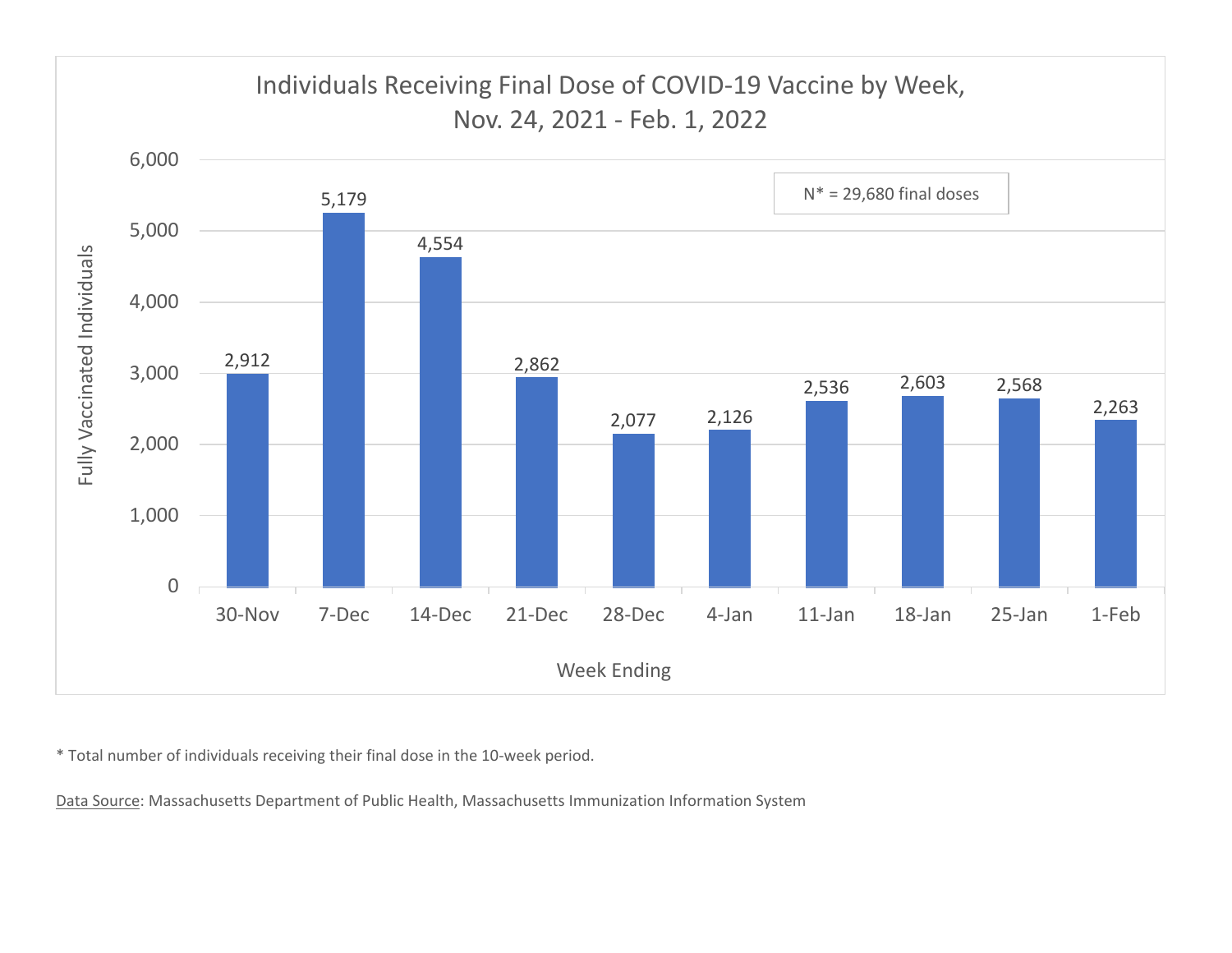

\* Varies from Total N of Individuals with At Least 1 Dose (571,441) due to missing age data for 9 individuals.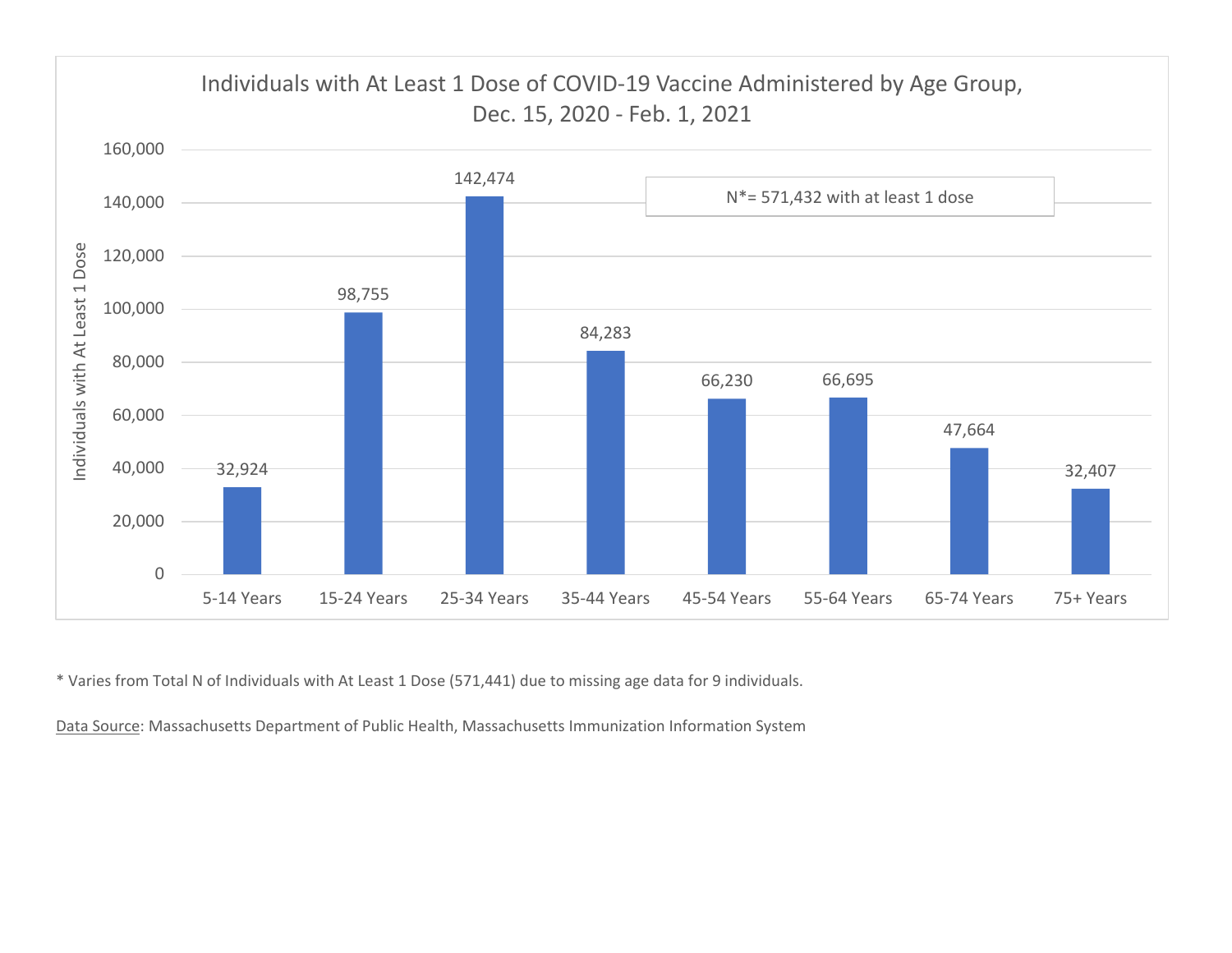

\* Varies from Total N of Individuals with At Least 1 Dose (571,441) due to missing age data for 9 individuals.

In accordance with CDC practices, BPHC has capped the percent of population coverage metrics at 99.9%. These metrics could be greater than 99.9% for multiple reasons, including census denominator data not including all individuals that currently reside in the county (e.g., part time residents) or potential data reporting errors. Estimates may change as new data are made available.

Percentage of overall Boston population with at least 1 dose <sup>=</sup> 84.1%.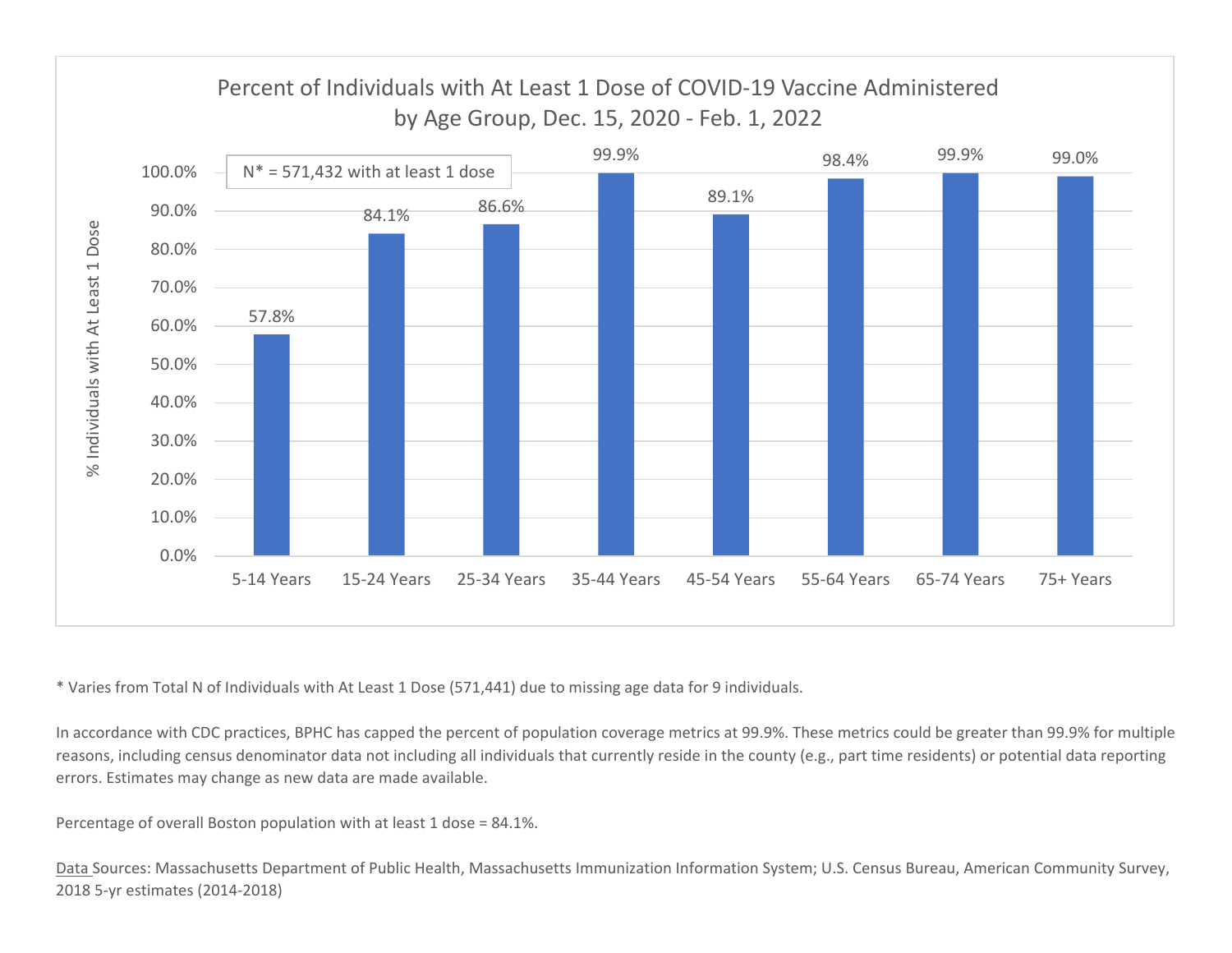

\* Varies from Total N of Fully Vaccinated Individuals (481,485) due to missing age data for 4 individuals.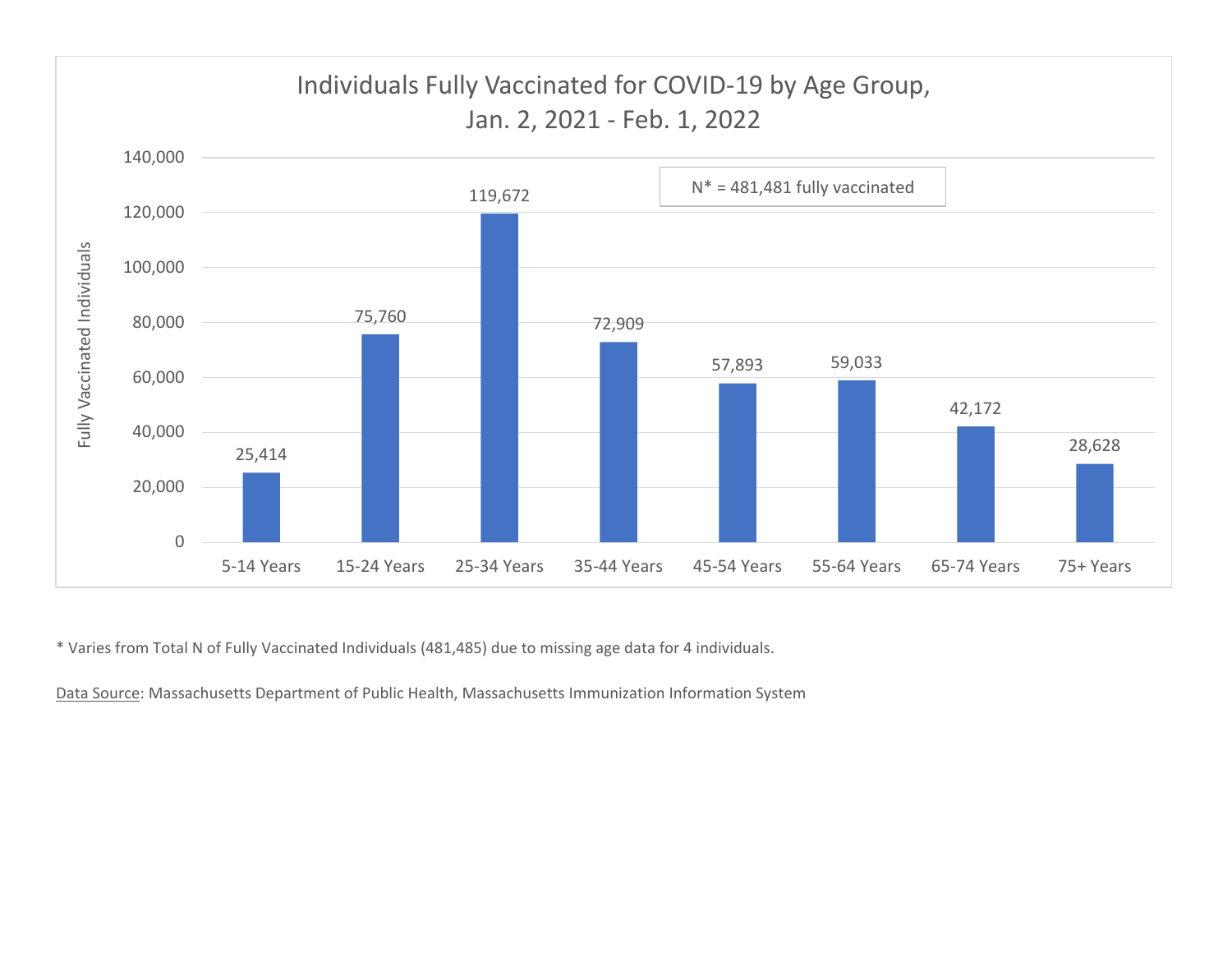

\* Varies from Total N of Fully Vaccinated Individuals (481,485) due to missing age data for 4 individuals.

Percentage of overall Boston population fully vaccinated <sup>=</sup> 70.9%.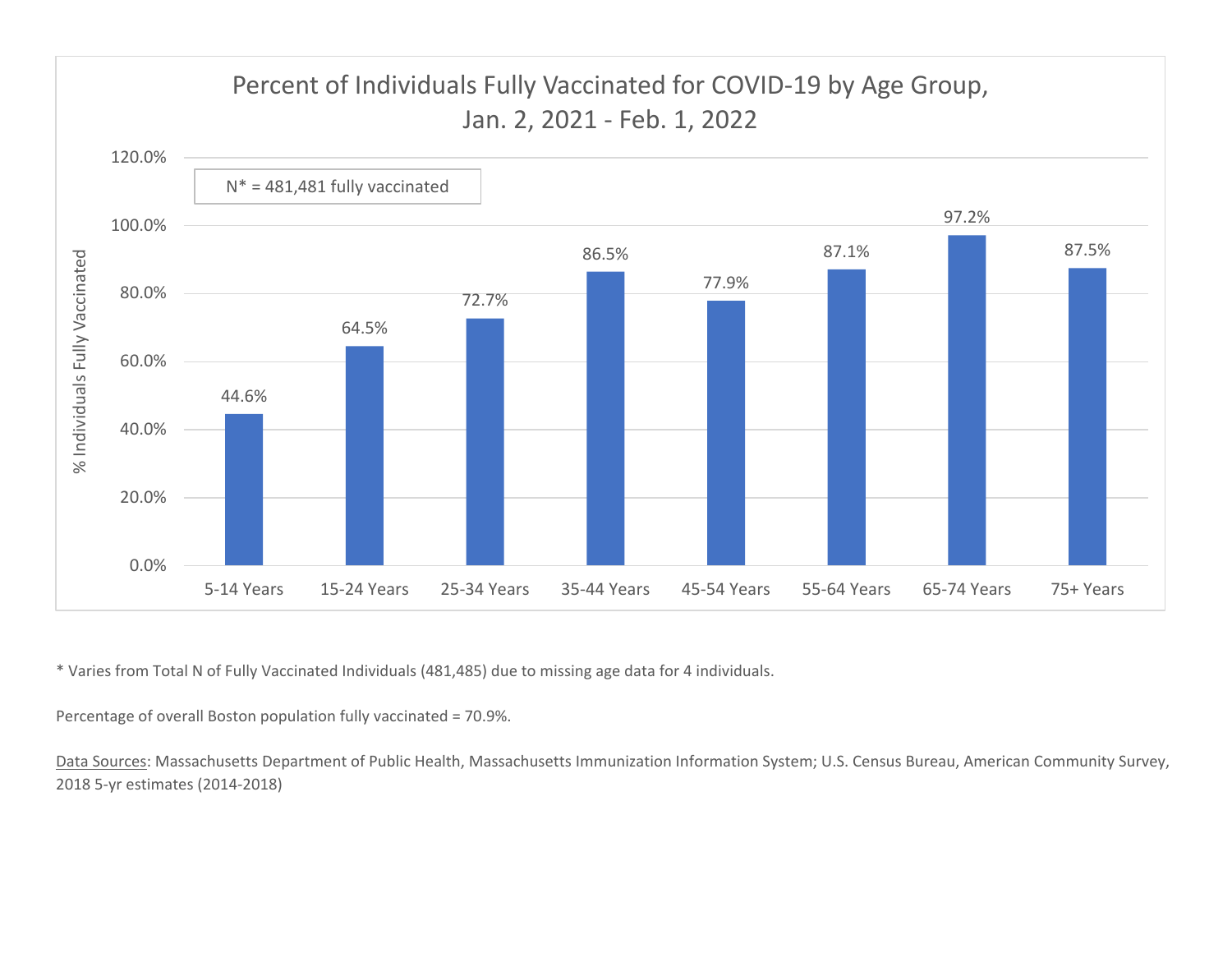

Asian/PI <sup>=</sup> Asian, Native Hawaiian, and Pacific Islander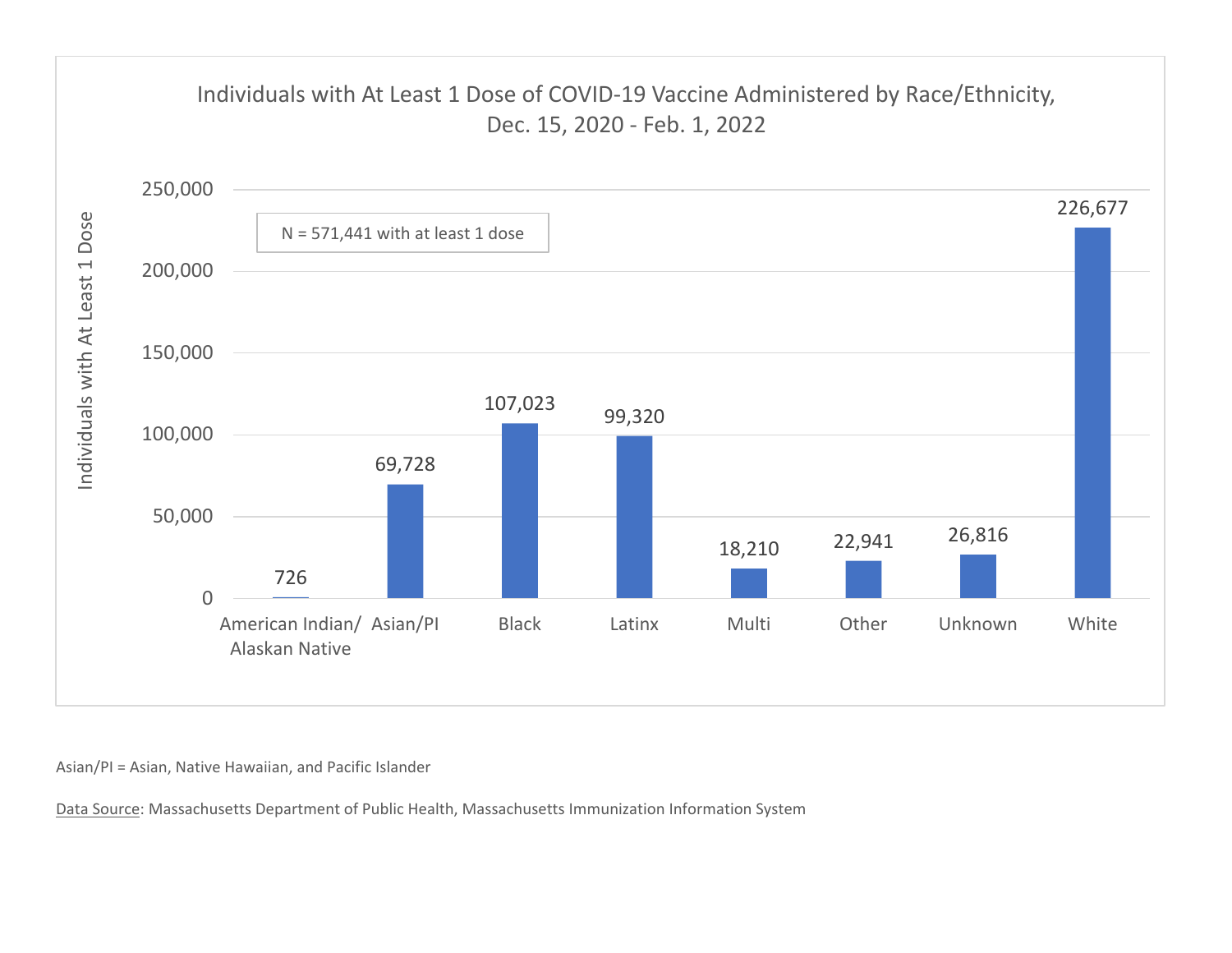

Asian/PI <sup>=</sup> Asian, Native Hawaiian, and Pacific Islander

\* Varies from Total N of Individuals with At Least 1 Dose (571,441) because data for residents who identify as Multiracial, Other, or Unknown are not included in this chart due to lack of comparable population data.

Percentage of overall Boston population with at least 1 dose <sup>=</sup> 84.1%.

In accordance with CDC practices, BPHC has capped the percent of population coverage metrics at 99.9%. These metrics could be greater than 99.9% for multiple reasons, including census denominator data not including all individuals that currently reside in the county (e.g., part time residents) or potential data reporting errors. Estimates may change as new data are made available.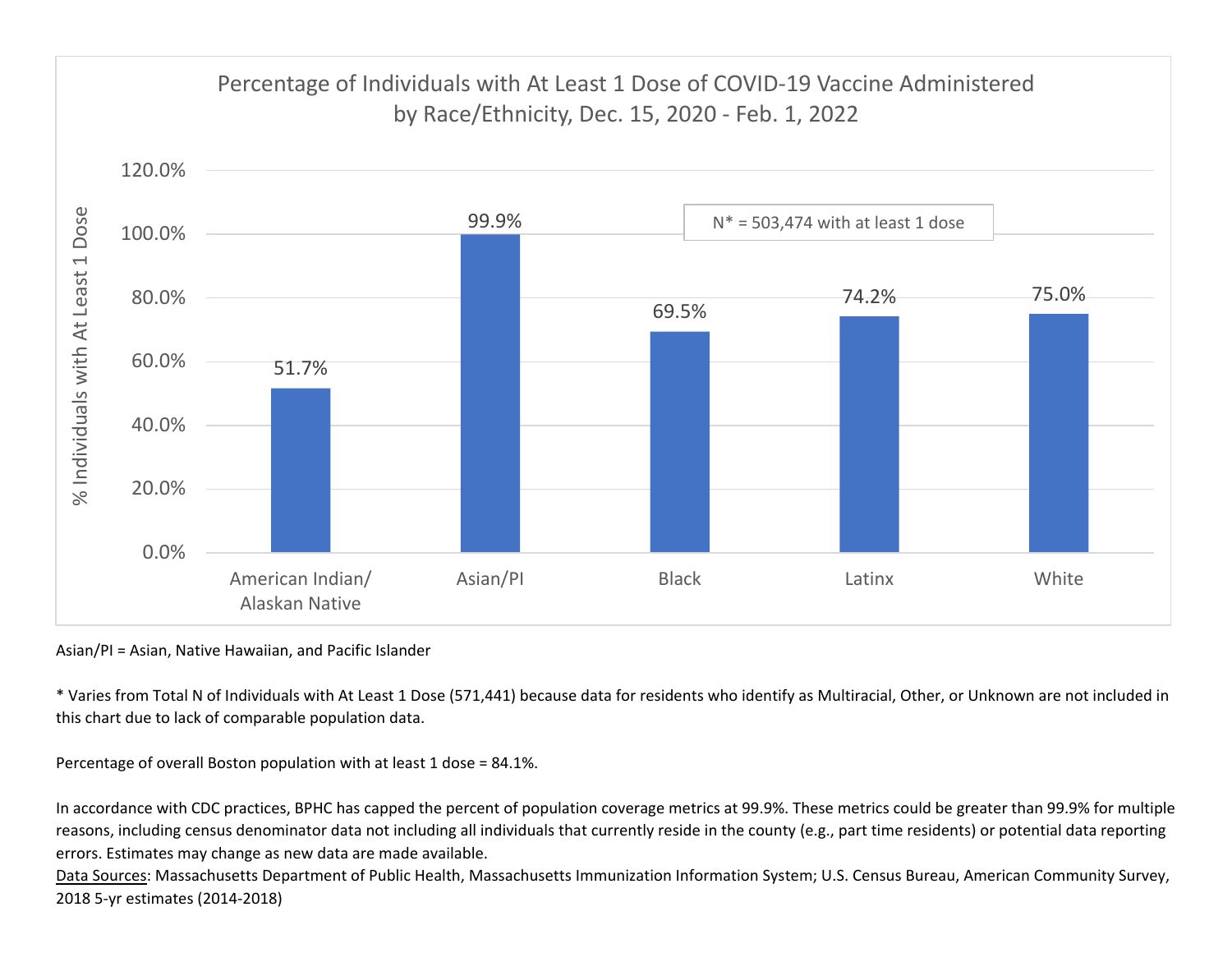

Asian/PI <sup>=</sup> Asian, Native Hawaiian, and Pacific Islander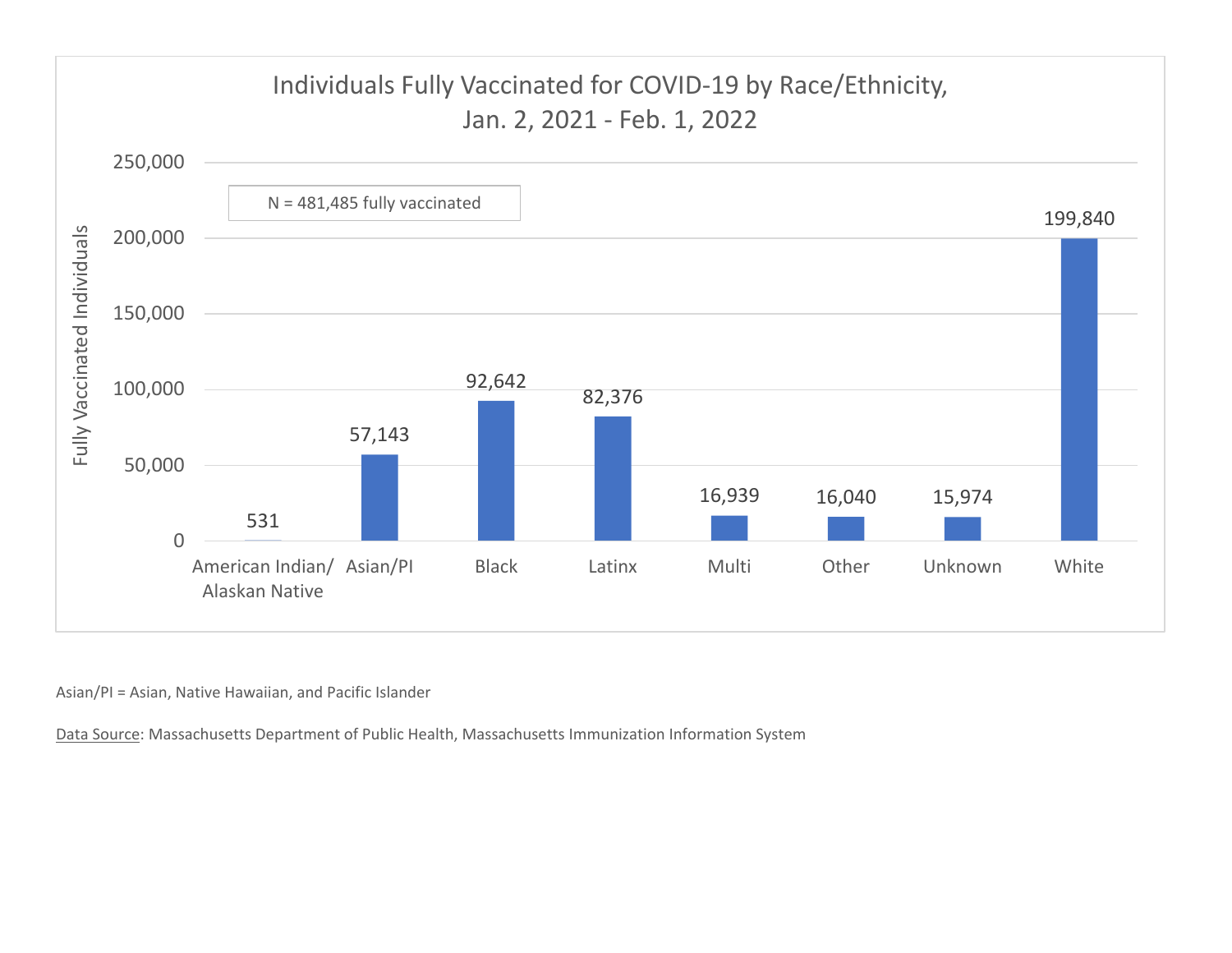

## Asian/PI <sup>=</sup> Asian, Native Hawaiian, and Pacific Islander

\* Varies from Total N of Fully Vaccinated Individuals (479,110) because data for residents who identify as Multiracial, Other, or Unknown are not included in this chart due to lack of comparable population data.

Percentage of overall Boston population fully vaccinated <sup>=</sup> 70.5%.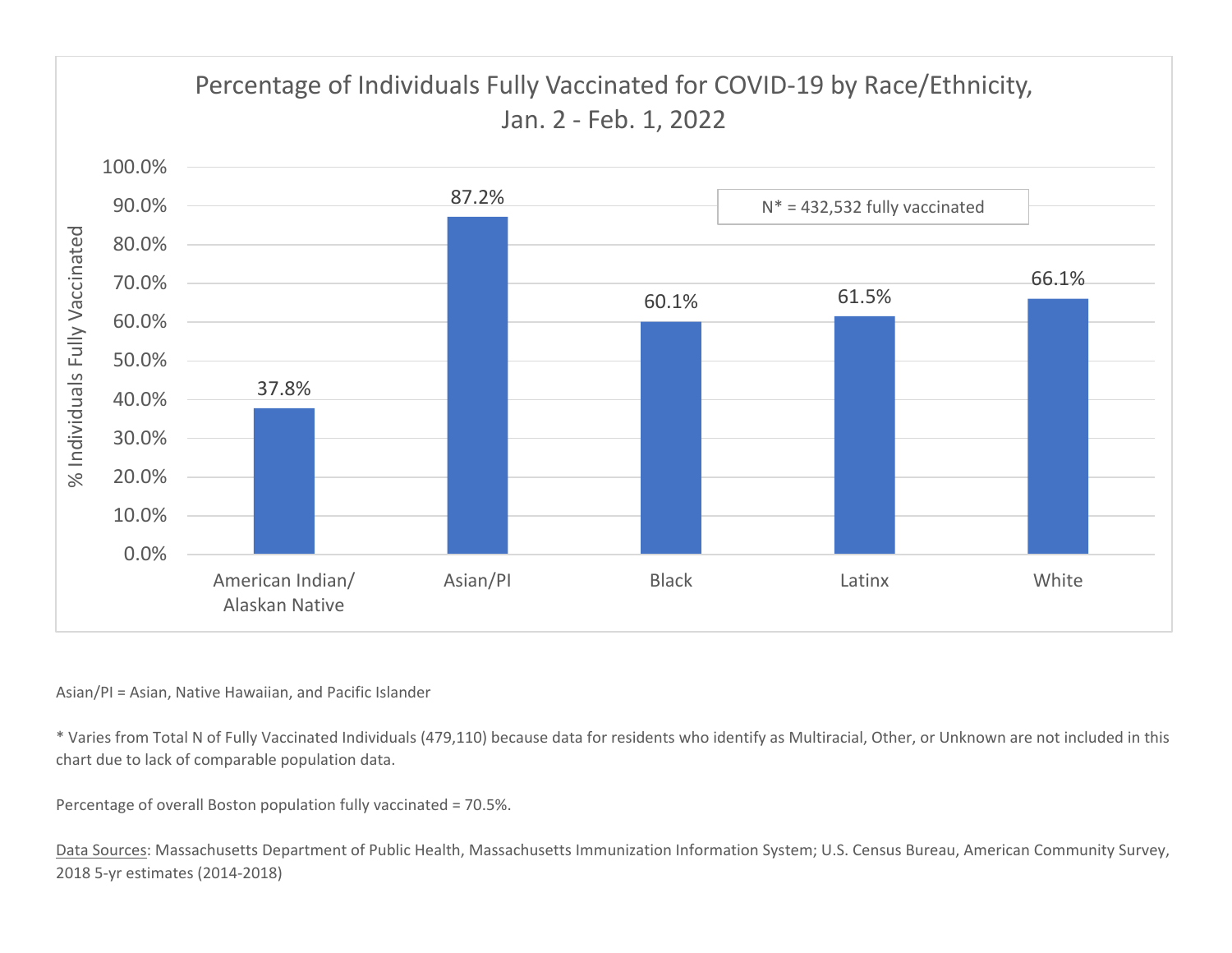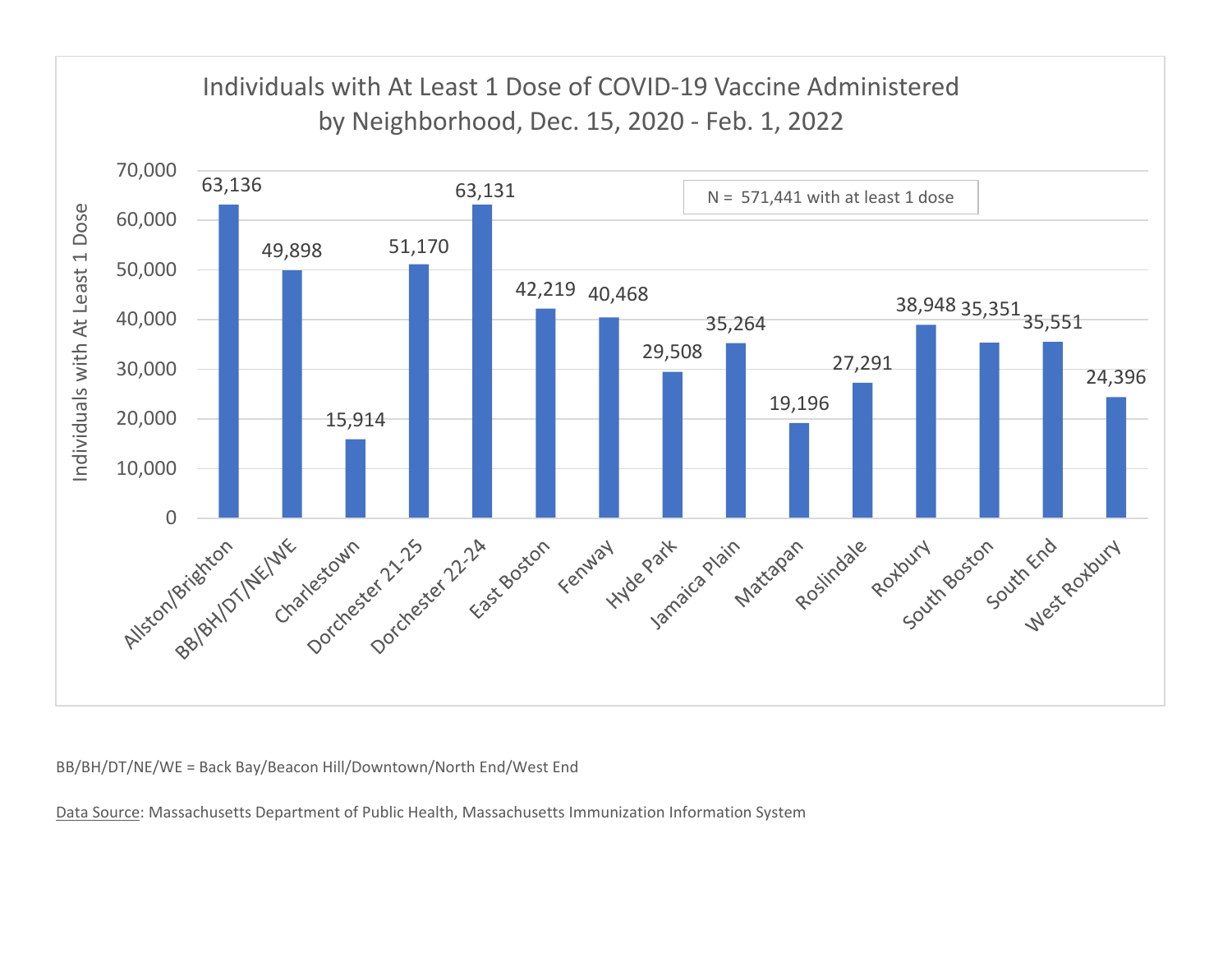

Percentage of overall Boston population with at least 1 dose <sup>=</sup> 84.1%.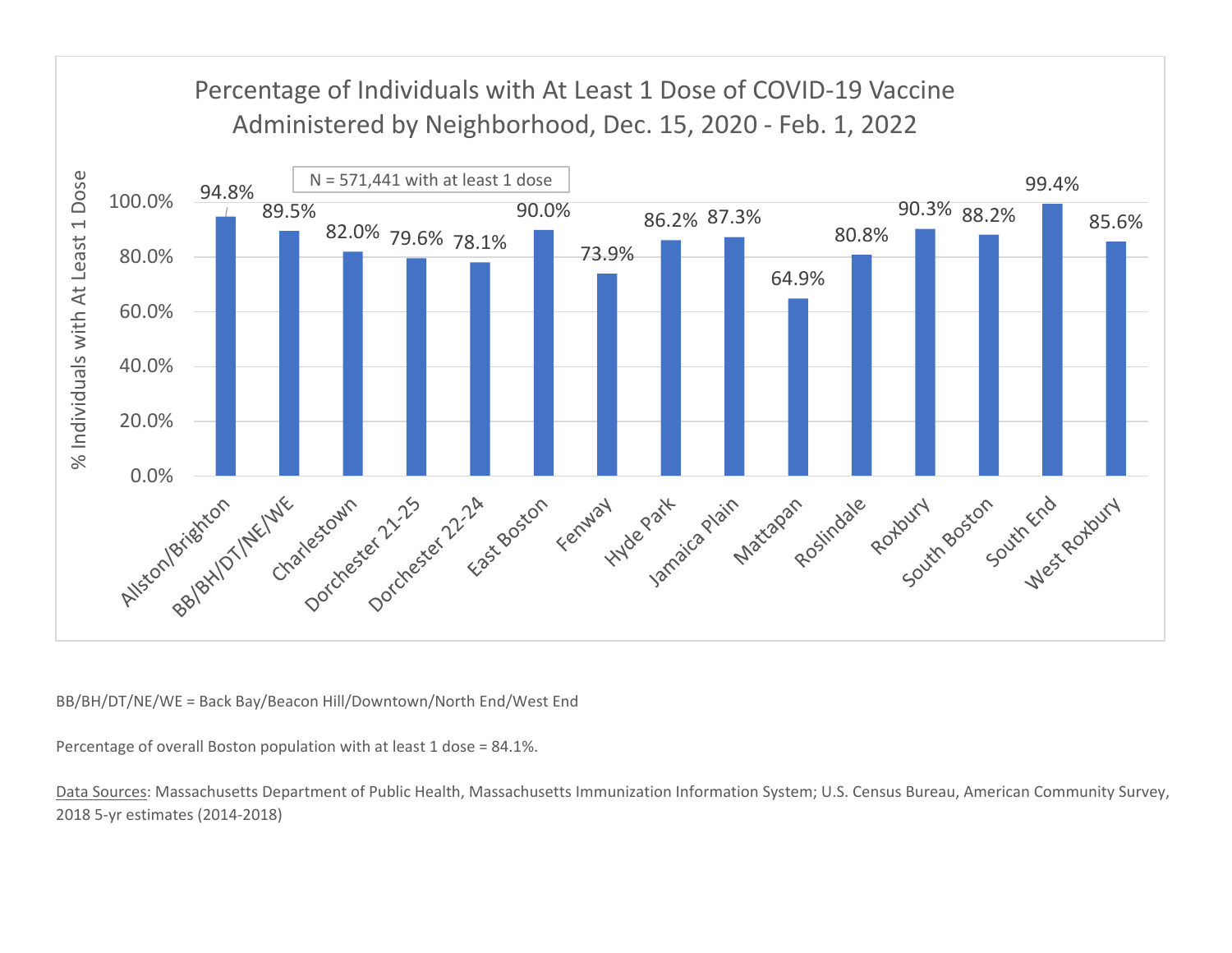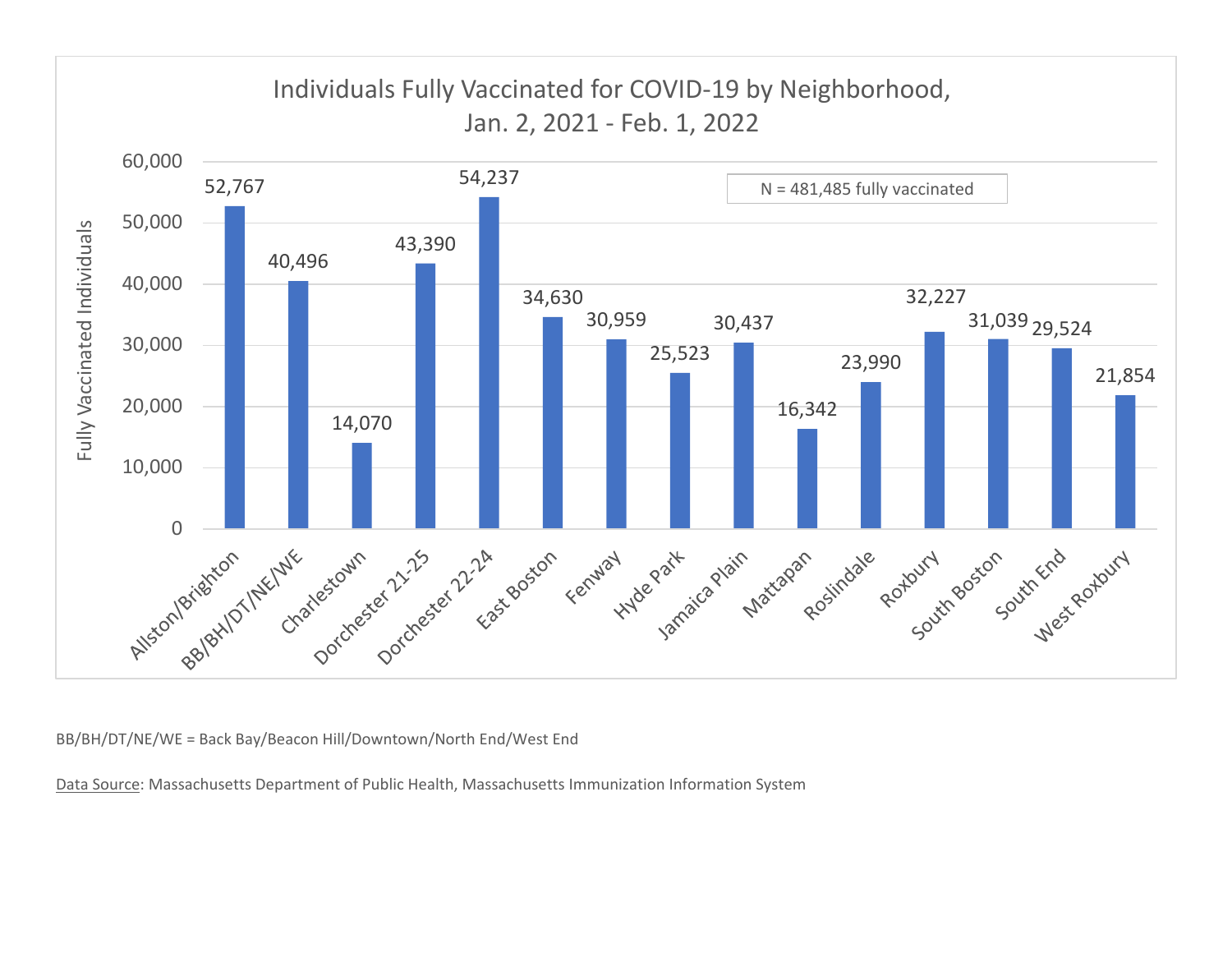

Percentage of overall Boston population fully vaccinated <sup>=</sup> 68.8%.